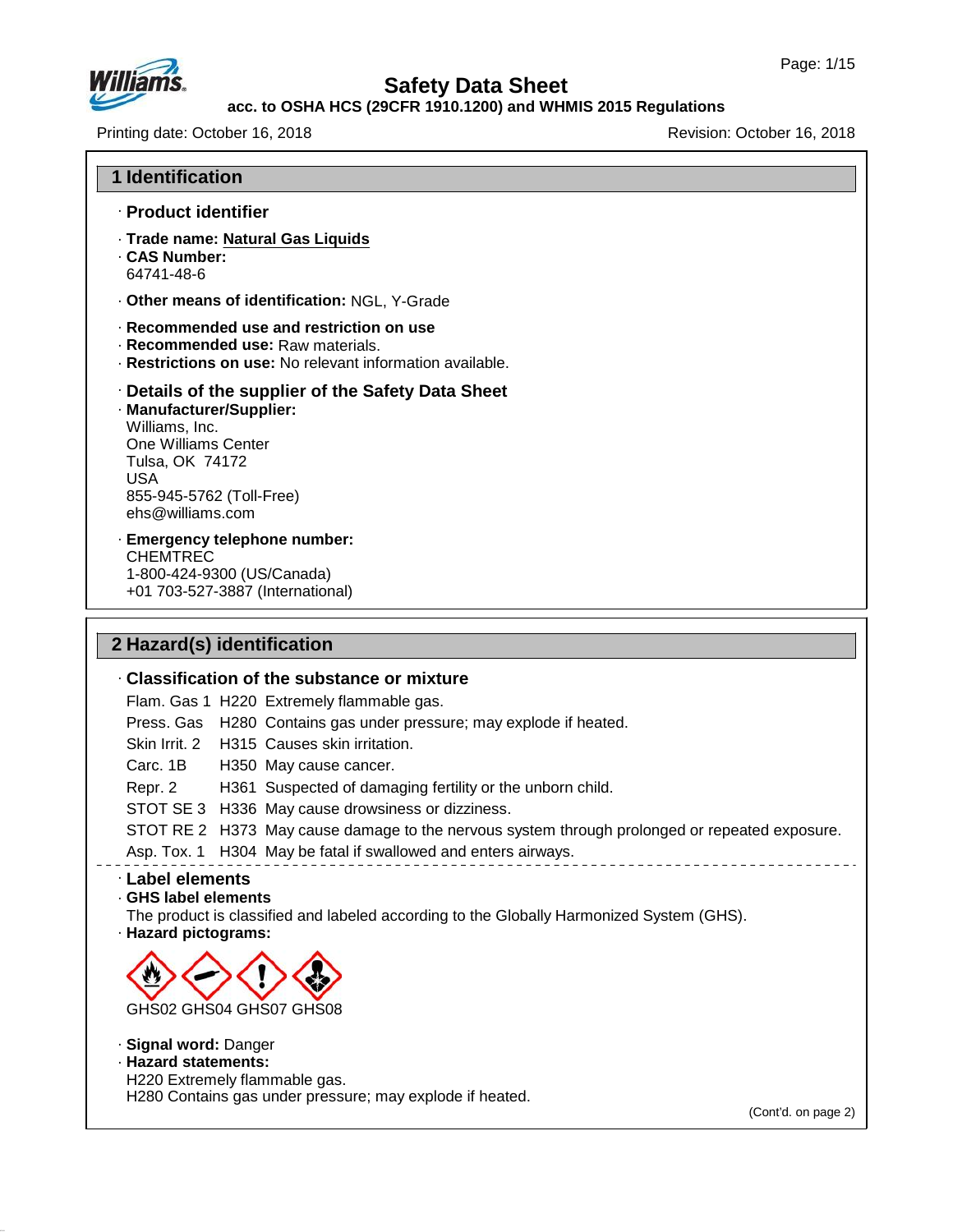

### **acc. to OSHA HCS (29CFR 1910.1200) and WHMIS 2015 Regulations**

Printing date: October 16, 2018 **Printing date: October 16, 2018** 

**Trade name: Natural Gas Liquids**

|                                                                                                                            | (Cont'd. of page 1) |
|----------------------------------------------------------------------------------------------------------------------------|---------------------|
| H315 Causes skin irritation.                                                                                               |                     |
| H350 May cause cancer.                                                                                                     |                     |
| H361 Suspected of damaging fertility or the unborn child.                                                                  |                     |
| H336 May cause drowsiness or dizziness.                                                                                    |                     |
| H373 May cause damage to the nervous system through prolonged or repeated exposure.                                        |                     |
| H304 May be fatal if swallowed and enters airways.                                                                         |                     |
| · Precautionary statements:                                                                                                |                     |
| P <sub>201</sub><br>Obtain special instructions before use.                                                                |                     |
| P202<br>Do not handle until all safety precautions have been read and understood.                                          |                     |
| P <sub>210</sub><br>Keep away from heat/sparks/open flames/hot surfaces. - No smoking.                                     |                     |
| Keep container tightly closed.<br>P233                                                                                     |                     |
| Do not breathe mist/vapors/spray.<br>P <sub>260</sub>                                                                      |                     |
| Wash thoroughly after handling.<br>P264                                                                                    |                     |
| Use only outdoors or in a well-ventilated area.<br>P271<br>P <sub>280</sub>                                                |                     |
| Wear protective gloves/protective clothing/eye protection/face protection.                                                 |                     |
| P301+P310 If swallowed: Immediately call a poison center/doctor.                                                           |                     |
| Do NOT induce vomiting.<br>P331                                                                                            |                     |
| P302+P352 If on skin: Wash with plenty of soap and water.                                                                  |                     |
| P304+P340 IF INHALED: Remove person to fresh air and keep comfortable for breathing.                                       |                     |
| P308+P313 IF exposed or concerned: Get medical advice/attention.                                                           |                     |
| P332+P313 If skin irritation occurs: Get medical advice/attention.                                                         |                     |
| P362+P364 Take off contaminated clothing and wash it before reuse.                                                         |                     |
| Leaking gas fire: Do not extinguish, unless leak can be stopped safely.<br>P377                                            |                     |
| Eliminate all ignition sources if safe to do so.<br>P381                                                                   |                     |
| P405 <b>P</b><br>Store locked up.                                                                                          |                     |
| P410+P403 Protect from sunlight. Store in a well-ventilated place.                                                         |                     |
| Dispose of contents/container in accordance with local/regional/national/international<br>P <sub>501</sub><br>regulations. |                     |
| . Other hazards There are no other hazards not otherwise classified that have been identified.                             |                     |

# **3 Composition/information on ingredients**

## · **Chemical characterization: Substances**

- · **CAS No. Description**
- 64741-48-6 Natural gas (petroleum), raw liq. mix

## · **Components:**

47.0.13

| $74-98-6$ Propane                                                               | $<$ 40%             |
|---------------------------------------------------------------------------------|---------------------|
| $\circledcirc$ Flam. Gas 1, H220<br>Press. Gas, H280                            |                     |
| Simple Asphyxiant                                                               |                     |
| 142-82-5 Heptane                                                                | $<$ 30%             |
| Flam. Liq. 2, H225<br>Asp. Tox. 1, H304<br>Skin Irrit. 2, H315; STOT SE 3, H336 |                     |
| 106-97-8 butane                                                                 | 25%                 |
| <b>Elam. Gas 1, H220</b>                                                        |                     |
| Press. Gas, H280                                                                |                     |
| Simple Asphyxiant                                                               |                     |
|                                                                                 | (Cont'd. on page 3) |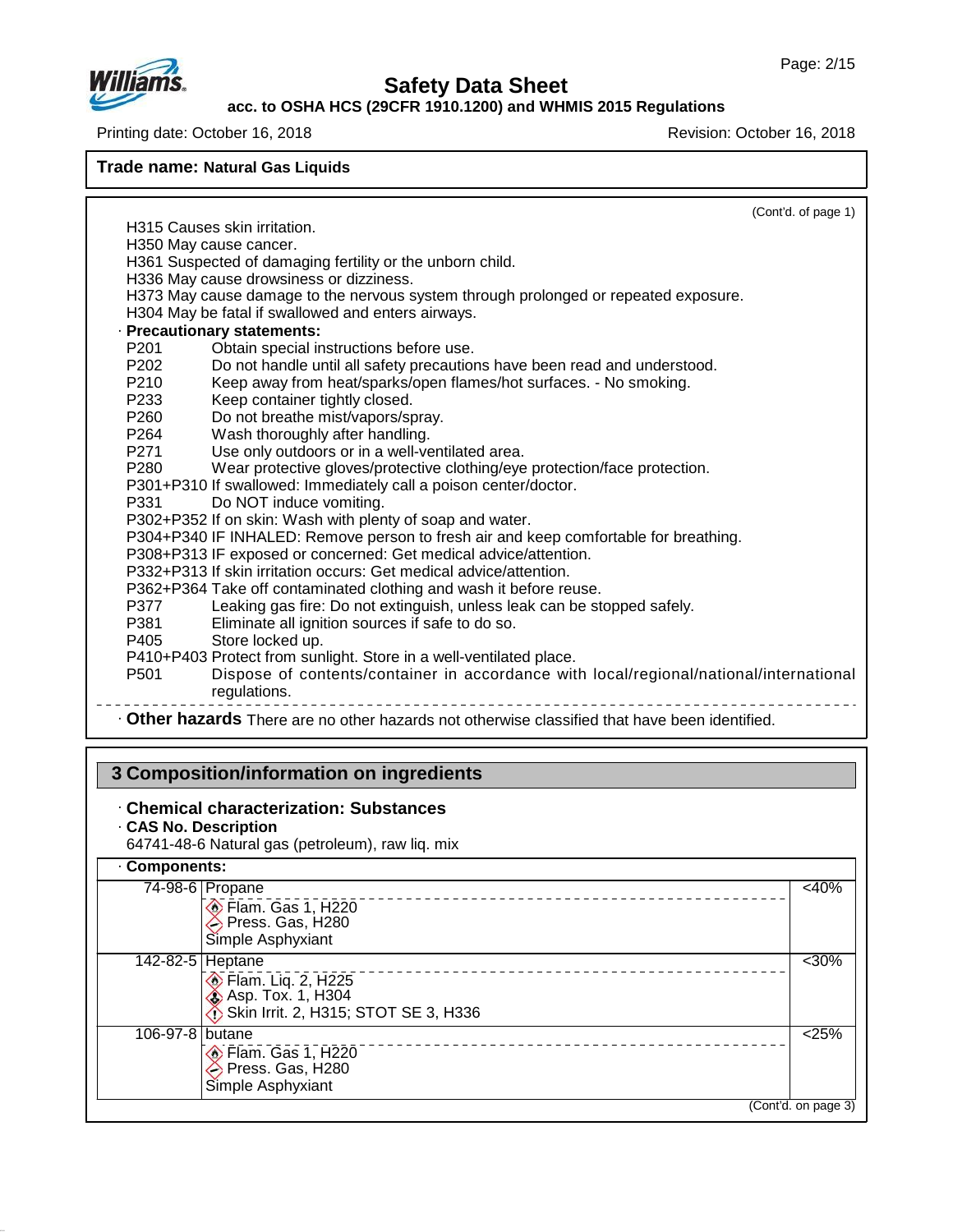

## **Safety Data Sheet**

**acc. to OSHA HCS (29CFR 1910.1200) and WHMIS 2015 Regulations**

Printing date: October 16, 2018 **Printing date: October 16, 2018** 

**Trade name: Natural Gas Liquids**

|                                                                                                                                                                       | (Cont'd. of page 2) |
|-----------------------------------------------------------------------------------------------------------------------------------------------------------------------|---------------------|
| 78-78-4   isopentane<br><b>Elam.</b> Liq. 1, H224<br><b>Asp. Tox. 1, H304</b><br>$\bigcirc$ STOT SE 3, H336                                                           | < 15%               |
| 75-28-5 sobutane<br>Flam. Gas 1, H220<br>Press. Gas, H280<br>Simple Asphyxiant                                                                                        | 10%                 |
| 74-84-0 Ethane<br>Flam. Gas 1, H220<br>Press. Gas, H280<br>Simple Asphyxiant                                                                                          | < 10%               |
| 111-65-9<br>octane<br><b>Elam.</b> Liq. 2, H225<br><b>Asp. Tox. 1, H304</b><br>Skin Irrit. 2, H315; STOT SE 3, H336                                                   | < 10%               |
| 109-66-0 pentane<br>$\circ$ Flam. Liq. 2, H225<br><b>Asp. Tox. 1, H304</b><br>STOT SE 3, H336                                                                         | < 10%               |
| 110-54-3   n-hexane<br>$\circ$ Flam. Liq. 2, H225<br>Repr. 2, H361; STOT RE 2, H373; Asp. Tox. 1, H304<br>Skin Irrit. 2, H315; STOT SE 3, H336<br>Eye Irrit. 2B, H320 | 8%                  |
| 107-83-5   Isohexane<br><b>Elam.</b> Liq. 2, H225<br><b>Asp. Tox. 1, H304</b><br>Skin Irrit. 2, H315; STOT SE 3, H336                                                 | $<6\%$              |
| 124-18-5<br>decane<br><b>Elam. Liq. 3, H226</b><br><b>Asp. Tox. 1, H304</b>                                                                                           | $5\%$               |
| 111-84-2 nonane<br><b>Elam. Liq. 3, H226</b><br><b>&amp; Asp. Tox. 1, H304</b><br>Skin Irrit. 2, H315; STOT SE 3, H335                                                | 5%                  |
| 96-14-0 3-methylpentane<br>$\circ$ Flam. Liq. 2, H225<br><b>&amp; Asp. Tox. 1, H304</b><br>Skin Irrit. 2, H315; STOT SE 3, H336                                       | $< 5\%$             |
| 75-83-2 2,2-dimethylbutane<br>Flam. Liq. 2, H225<br><b>&amp; Asp. Tox. 1, H304</b><br>Skin Irrit. 2, H315; STOT SE 3, H336                                            | 5%                  |
| 71-43-2 benzene<br><b>Elam. Lig. 2, H225</b><br>Muta. 1B, H340; Carc. 1A, H350; STOT RE 1, H372; Asp. Tox. 1, H304                                                    | 50.1%               |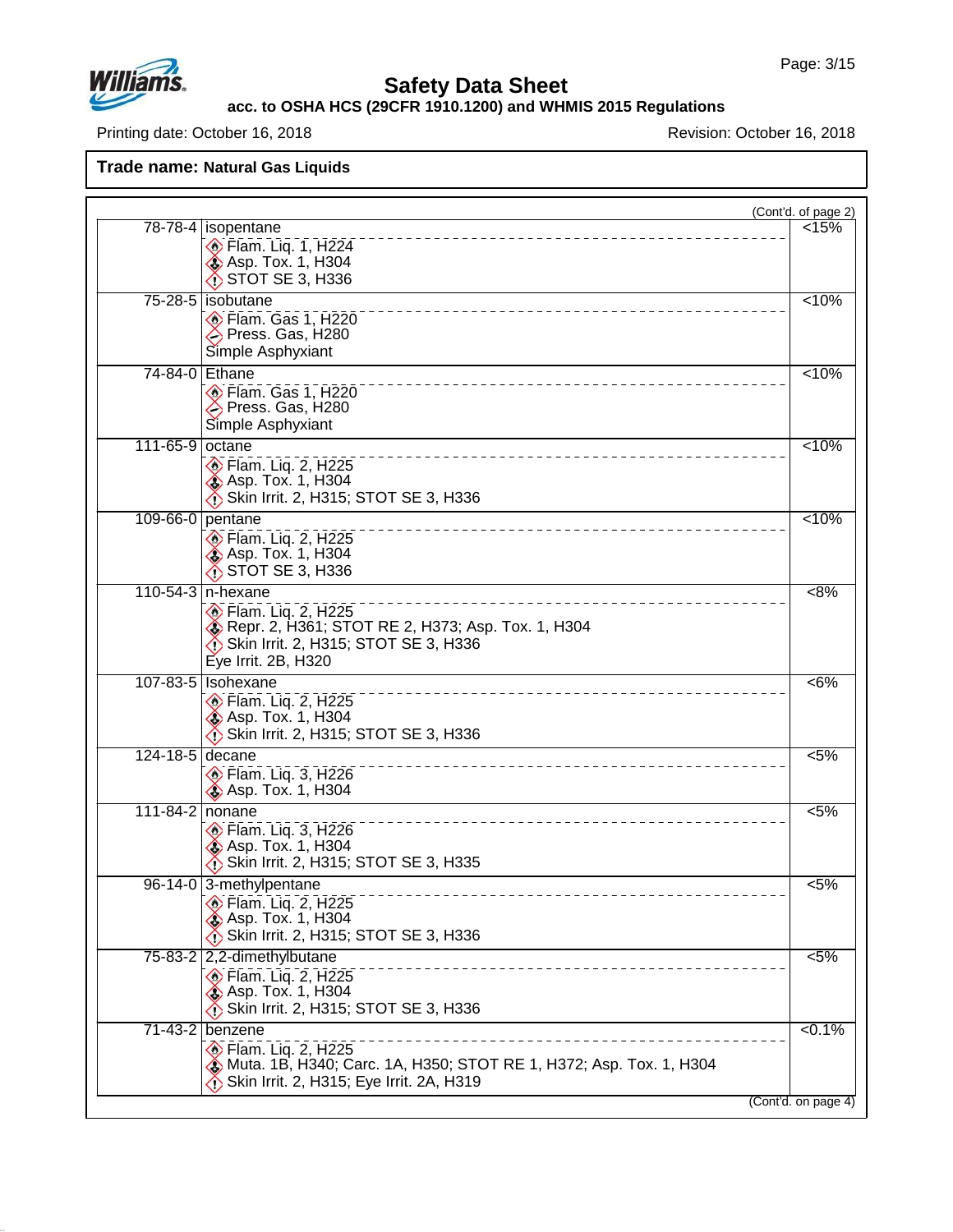

**acc. to OSHA HCS (29CFR 1910.1200) and WHMIS 2015 Regulations**

Printing date: October 16, 2018 Revision: October 16, 2018

**Trade name: Natural Gas Liquids**

(Cont'd. of page 3)

 $\sqrt{0.01\%}$ 

 $\circledcirc$  Flam. Gas 1, H220

7783-06-4 Hydrogen sulfide / Hydrogen sulphide

- Press. Gas, H280
- **Acute Tox. 2, H330**

### · **Additional information:**

For the listed ingredient(s), the identity and/or exact percentage(s) are being withheld as a trade secret. For the wording of the listed Hazard Statements, refer to section 16.

### **4 First-aid measures**

### · **Description of first aid measures**

### · **After inhalation:**

Supply fresh air.

Provide oxygen treatment if affected person has difficulty breathing.

If experiencing respiratory symptoms: Call a poison center/doctor.

In case of unconsciousness place patient stably in side position for transportation.

· **After skin contact:**

Immediately remove any clothing soiled by the product.

Immediately wash with water and soap and rinse thoroughly.

If skin irritation or rash occurs: Get medical advice/attention.

### · **After eye contact:**

Remove contact lenses if worn.

Rinse opened eye for several minutes under running water. If symptoms persist, consult a doctor.

### · **After swallowing:**

Rinse out mouth and then drink plenty of water.

Do not induce vomiting; immediately call for medical help.

A person vomiting while lying on their back should be turned onto their side.

### · **Most important symptoms and effects, both acute and delayed:**

Breathing difficulty **Dizziness Coughing** 

Gastric or intestinal disorders when ingested.

Irritant to skin and mucous membranes.

Nausea in case of ingestion.

### Headache

Acne

**Disorientation** 

### · **Danger:**

47.0.13

Vapors may cause drowsiness and dizziness.

Condition may deteriorate with alcohol consumption.

May be fatal if swallowed and enters airways.

Suspected of damaging fertility or the unborn child.

May cause cancer.

### · **Indication of any immediate medical attention and special treatment needed:**

If medical advice is needed, have product container or label at hand.

## **5 Fire-fighting measures**

(Cont'd. on page 5)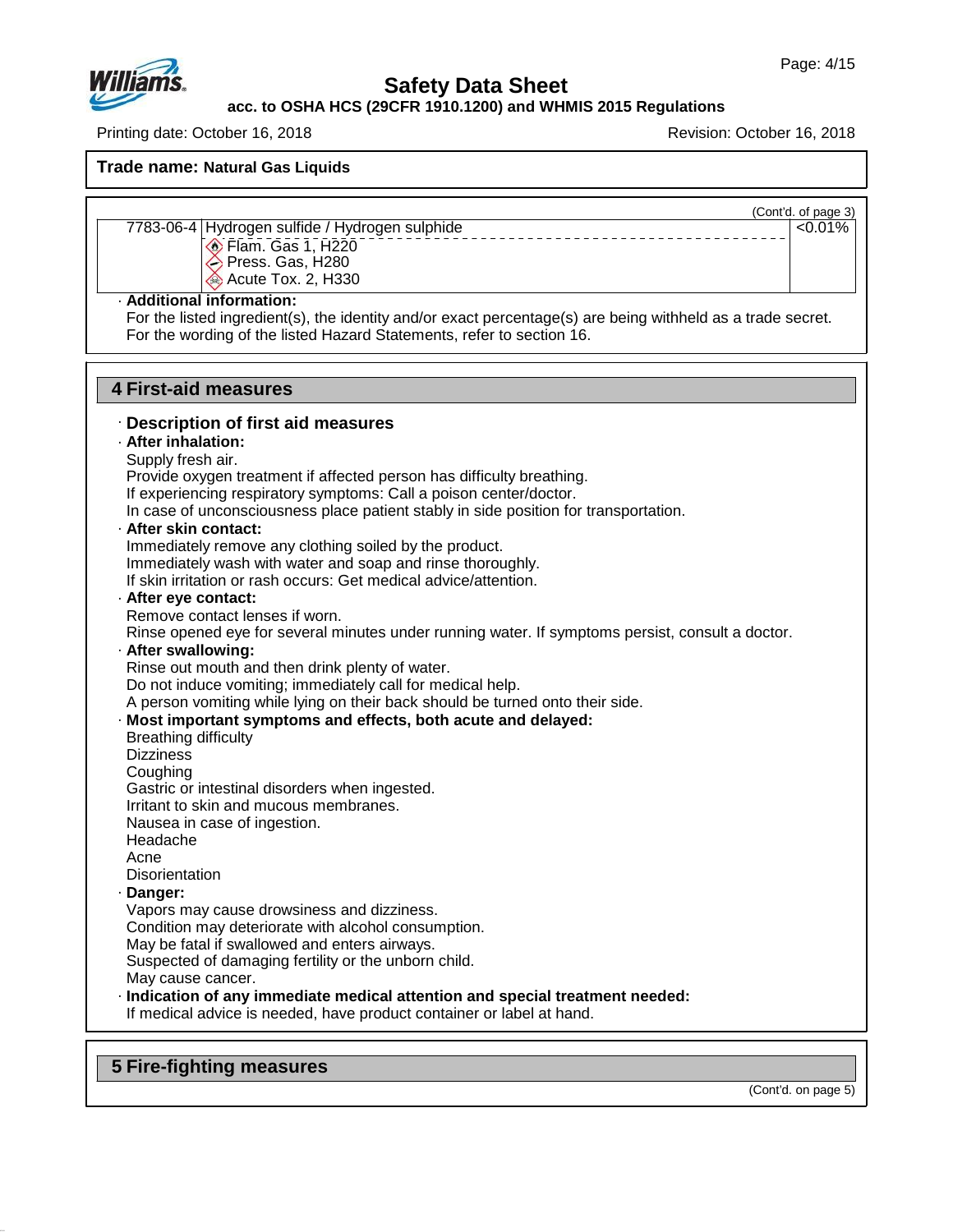

### **acc. to OSHA HCS (29CFR 1910.1200) and WHMIS 2015 Regulations**

Printing date: October 16, 2018 Revision: October 16, 2018

**Trade name: Natural Gas Liquids**

(Cont'd. of page 4) · **Extinguishing media** · **Suitable extinguishing agents:** Foam Gaseous extinguishing agents Carbon dioxide Water fog / haze Fire-extinguishing powder · **For safety reasons unsuitable extinguishing agents:** Water stream. Water sprav · **Special hazards arising from the substance or mixture** Highly flammable liquid and vapor. Danger of receptacles bursting because of high vapor pressure if heated. Hazardous gases may be released if heated above the decomposition point. · **Advice for firefighters** · **Protective equipment:** Wear self-contained respiratory protective device. Wear fully protective suit. · **Additional information:** Eliminate all ignition sources if safe to do so. **6 Accidental release measures** · **Personal precautions, protective equipment and emergency procedures** Isolate area and prevent access. Wear protective equipment. Keep unprotected persons away. For large spills, use respiratory protective device against the effects of fumes/dust/aerosol. Ensure adequate ventilation. Keep away from ignition sources. Particular danger of slipping on leaked/spilled product. · **Environmental precautions** Do not allow to enter sewers/ surface or ground water. Prevent from spreading (e.g. by damming-in or oil barriers). Report spills to authorities as required. · **Methods and material for containment and cleaning up** Allow to evaporate. Absorb liquid components with non-combustible liquid-binding material. Use spark-proof equipment. Send for recovery or disposal in suitable receptacles. · **Reference to other sections** See Section 7 for information on safe handling. See Section 8 for information on personal protection equipment. See Section 13 for disposal information.

## **7 Handling and storage**

· **Handling**

47.0.13

· **Precautions for safe handling:**

(Cont'd. on page 6)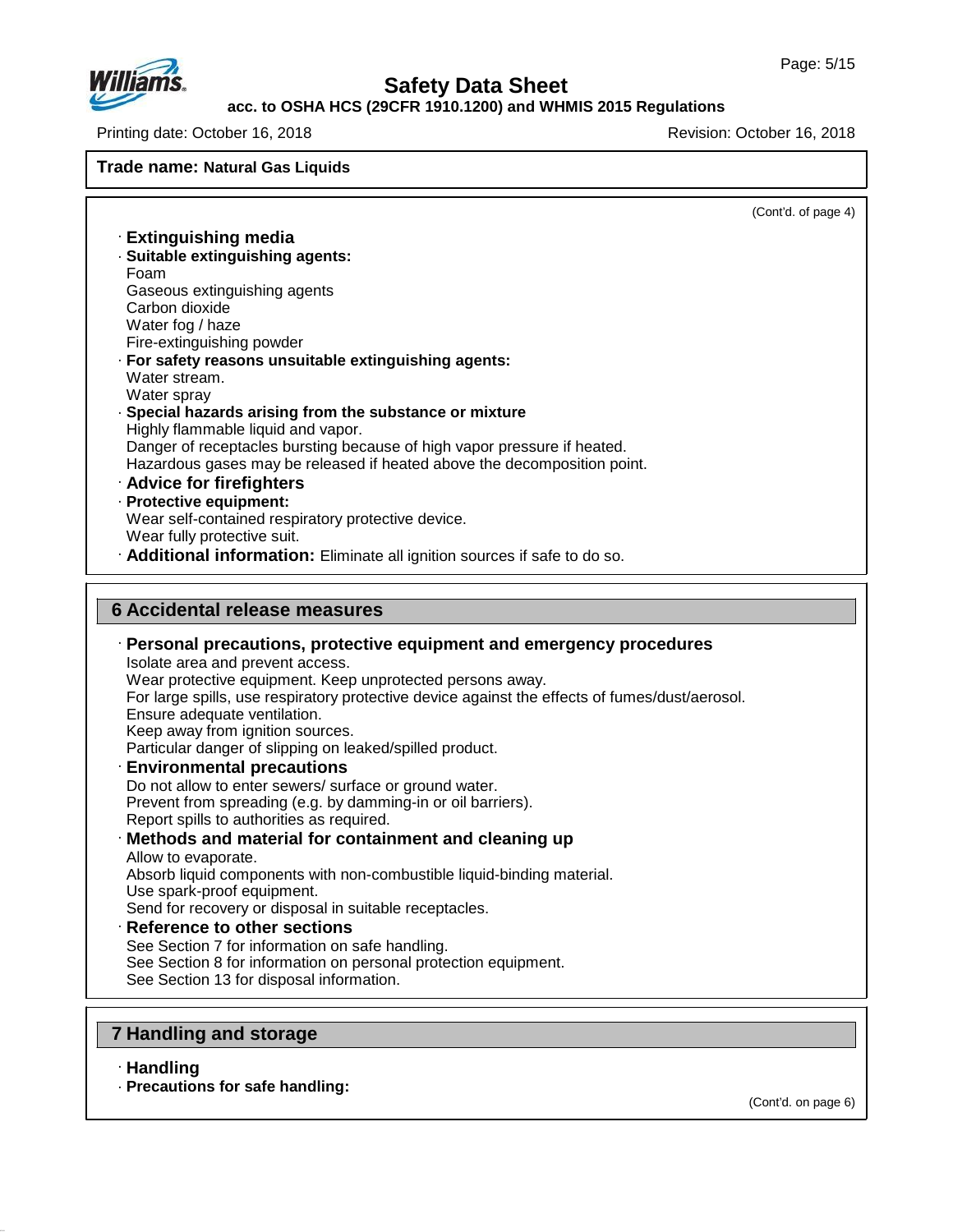

## **acc. to OSHA HCS (29CFR 1910.1200) and WHMIS 2015 Regulations**

Printing date: October 16, 2018 Revision: October 16, 2018

### **Trade name: Natural Gas Liquids**

(Cont'd. of page 5)

Prevent formation of aerosols. Avoid splashes or spray in enclosed areas. Use only in well ventilated areas. · **Information about protection against explosions and fires:** Highly flammable liquid and vapor. Keep ignition sources away - Do not smoke. Protect from heat. Protect against electrostatic charges. Flammable gas-air mixtures may be formed in empty containers/receptacles. · **Conditions for safe storage, including any incompatibilities** · **Requirements to be met by storerooms and receptacles:**

### Avoid storage near extreme heat, ignition sources or open flame. Store in cool, dry conditions in well sealed receptacles.

- · **Information about storage in one common storage facility:** Store away from foodstuffs. Store away from oxidizing agents.
- · **Specific end use(s)** No relevant information available.

### **8 Exposure controls/personal protection**

### · **Control parameters**

47.0.13

|                   | Components with limit values that require monitoring at the workplace:                                                  |                     |
|-------------------|-------------------------------------------------------------------------------------------------------------------------|---------------------|
| 110-54-3 n-hexane |                                                                                                                         |                     |
| PEL (USA)         | Long-term value: 1800 mg/m <sup>3</sup> , 500 ppm                                                                       |                     |
| REL (USA)         | Long-term value: 180 mg/m <sup>3</sup> , 50 ppm                                                                         |                     |
| TLV (USA)         | Long-term value: 176 mg/m <sup>3</sup> , 50 ppm<br>Skin; BEI                                                            |                     |
| EL (Canada)       | Long-term value: 20 ppm<br><b>Skin</b>                                                                                  |                     |
| EV (Canada)       | Long-term value: 176 mg/m <sup>3</sup> , 50 ppm                                                                         |                     |
|                   | LMPE (Mexico) Long-term value: 50 ppm<br>PIEL, IBE                                                                      |                     |
| 142-82-5 Heptane  |                                                                                                                         |                     |
| PEL (USA)         | Long-term value: 2000 mg/m <sup>3</sup> , 500 ppm                                                                       |                     |
| REL (USA)         | Long-term value: $350 \text{ mg/m}^3$ , 85 ppm<br>Ceiling limit value: 1800* mg/m <sup>3</sup> , 440* ppm<br>$*15$ -min |                     |
| TLV (USA)         | Short-term value: 2050 mg/m <sup>3</sup> , 500 ppm<br>Long-term value: 1640 mg/m <sup>3</sup> , 400 ppm                 |                     |
| EL (Canada)       | Short-term value: 500 ppm<br>Long-term value: 400 ppm                                                                   |                     |
| EV (Canada)       | Short-term value: 2045 mg/m <sup>3</sup> , 500 ppm<br>Long-term value: 1635 mg/m <sup>3</sup> , 400 ppm                 |                     |
| LMPE (Mexico)     | Short-term value: 500 ppm<br>Long-term value: 400 ppm                                                                   |                     |
|                   |                                                                                                                         | (Cont'd. on page 7) |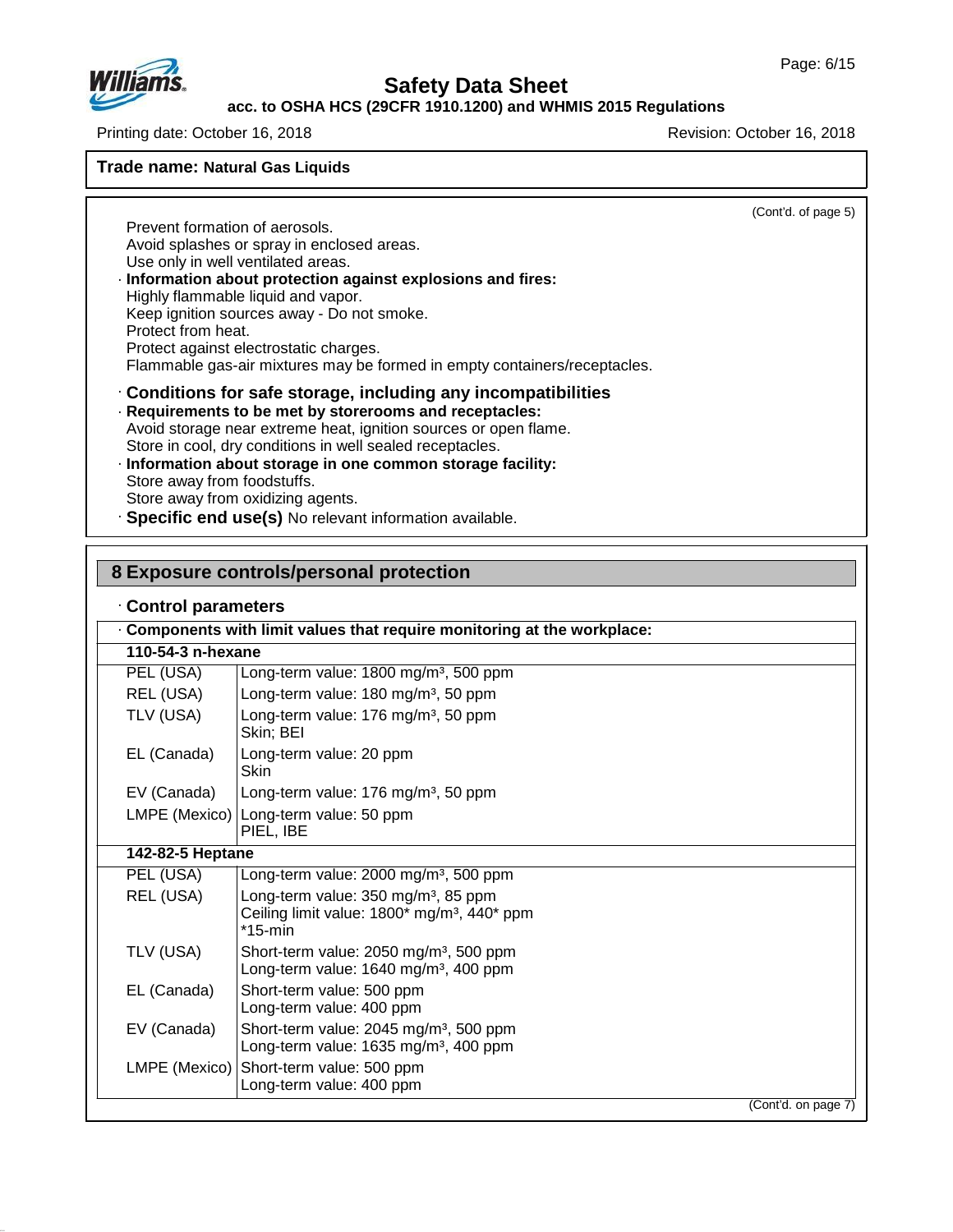

## **Safety Data Sheet**

#### **acc. to OSHA HCS (29CFR 1910.1200) and WHMIS 2015 Regulations**

Printing date: October 16, 2018 **Printing date: October 16, 2018** 

**Trade name: Natural Gas Liquids**

| 106-97-8 butane    |                                                                                                                         | (Cont'd. of page 6) |
|--------------------|-------------------------------------------------------------------------------------------------------------------------|---------------------|
| <b>REL (USA)</b>   | Long-term value: 1900 mg/m <sup>3</sup> , 800 ppm                                                                       |                     |
| TLV (USA)          | Short-term value: 2370 mg/m <sup>3</sup> , 1000 ppm                                                                     |                     |
|                    | (EX)                                                                                                                    |                     |
| EL (Canada)        | Short-term value: 1000 ppm<br>EX                                                                                        |                     |
| EV (Canada)        | Long-term value: 800 ppm<br>revoked as of 01/01/18                                                                      |                     |
|                    | LMPE (Mexico)   Long-term value: 1000 ppm                                                                               |                     |
| 78-78-4 isopentane |                                                                                                                         |                     |
| PEL (USA)          | Long-term value: 2950 mg/m <sup>3</sup> , 1000 ppm                                                                      |                     |
| TLV (USA)          | Long-term value: 2950 mg/m <sup>3</sup> , 1000 ppm                                                                      |                     |
| EL (Canada)        | Long-term value: 1000 ppm                                                                                               |                     |
| EV (Canada)        | Short-term value: 2,210 mg/m <sup>3</sup> , 750 ppm                                                                     |                     |
|                    | Long-term value: 1,770 mg/m <sup>3</sup> , 600 ppm                                                                      |                     |
|                    | LMPE (Mexico)   Long-term value: 600 ppm                                                                                |                     |
| 75-28-5 isobutane  |                                                                                                                         |                     |
| <b>TLV (USA)</b>   | Short-term value: 2370 mg/m <sup>3</sup> , 1000 ppm<br>(EX)                                                             |                     |
| EL (Canada)        | Short-term value: 1000 ppm<br>EX                                                                                        |                     |
| EV (Canada)        | Long-term value: 800 ppm<br>revoked as of 01/01/18                                                                      |                     |
|                    | LMPE (Mexico)   Long-term value: 1000 ppm                                                                               |                     |
| 74-84-0 Ethane     |                                                                                                                         |                     |
| <b>TLV (USA)</b>   | Refer to Appendix F in TLVs & BEIs book; (D, EX)                                                                        |                     |
| EL (Canada)        | simple asphyxiant; EX                                                                                                   |                     |
| EV (Canada)        | Long-term value: 1,000 ppm<br>revoked as of 01/01/18                                                                    |                     |
|                    | LMPE (Mexico)   Long-term value: 1000 ppm                                                                               |                     |
| 111-65-9 octane    |                                                                                                                         |                     |
| PEL (USA)          | Long-term value: 2350 mg/m <sup>3</sup> , 500 ppm<br>n-Octane only                                                      |                     |
| REL (USA)          | Long-term value: 350 mg/m <sup>3</sup> , 75 ppm<br>Ceiling limit value: 1800* mg/m <sup>3</sup> , 385* ppm<br>$*15$ min |                     |
| TLV (USA)          | Long-term value: 1401 mg/m <sup>3</sup> , 300 ppm                                                                       |                     |
| EL (Canada)        | Long-term value: 300 ppm                                                                                                |                     |
| EV (Canada)        | Short-term value: 1,750 mg/m <sup>3</sup> , 375 ppm<br>Long-term value: 1,400 mg/m <sup>3</sup> , 300 ppm               |                     |
|                    | LMPE (Mexico) Long-term value: 300 ppm                                                                                  |                     |
| 74-98-6 Propane    |                                                                                                                         |                     |
| PEL (USA)          | Long-term value: 1800 mg/m <sup>3</sup> , 1000 ppm                                                                      |                     |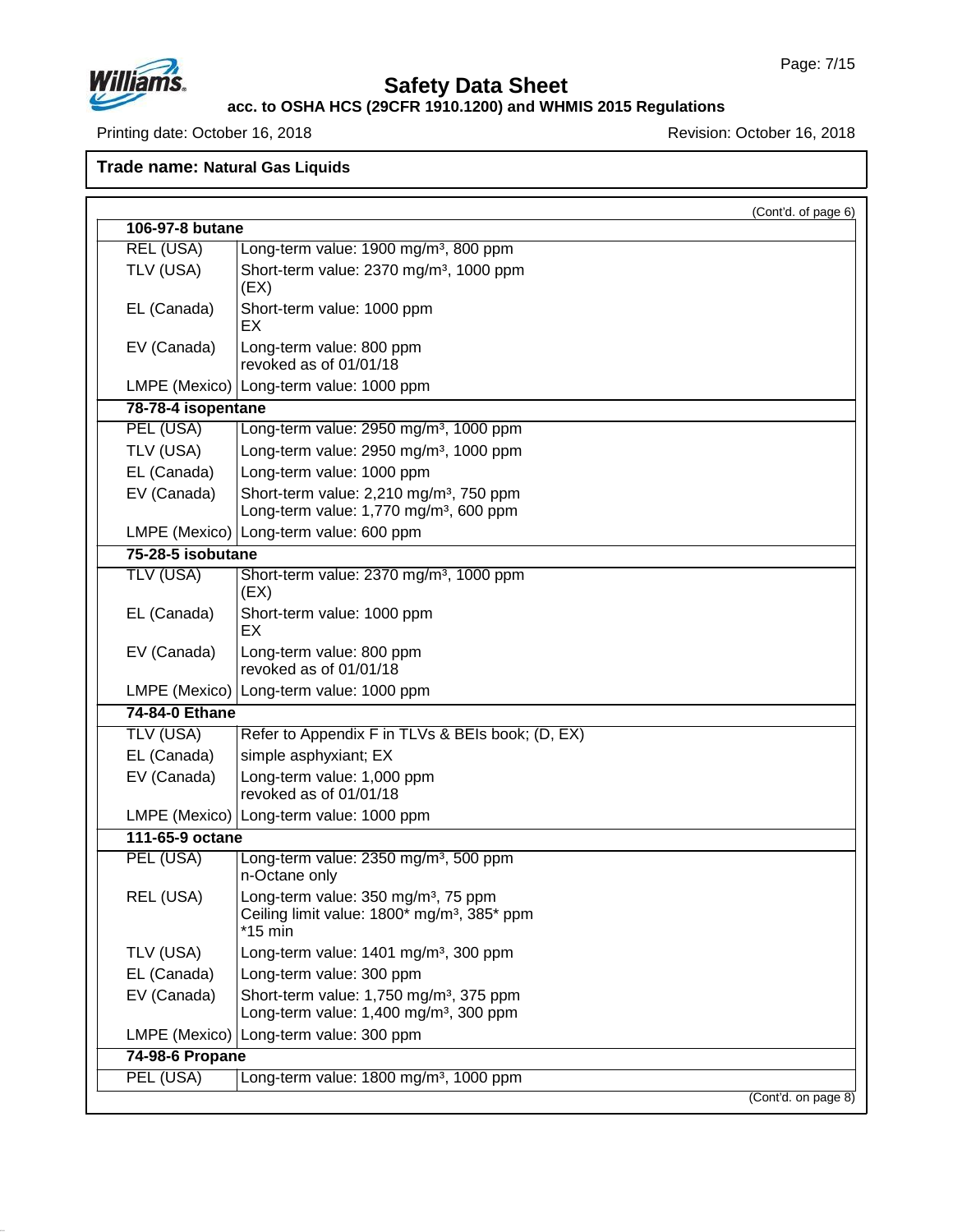

## **Safety Data Sheet**

### **acc. to OSHA HCS (29CFR 1910.1200) and WHMIS 2015 Regulations**

Printing date: October 16, 2018 **Printing date: October 16, 2018** 

**Trade name: Natural Gas Liquids**

|                            | (Cont'd. of page 7)                                                                                                       |  |
|----------------------------|---------------------------------------------------------------------------------------------------------------------------|--|
| REL (USA)                  | Long-term value: 1800 mg/m <sup>3</sup> , 1000 ppm                                                                        |  |
| TLV (USA)                  | refer to Appendix F inTLVs&BEIs book; D, EX                                                                               |  |
| EL (Canada)                | Simple asphyxiant; EX                                                                                                     |  |
| EV (Canada)                | Long-term value: 1,000 ppm<br>revoked as of 01/01/18                                                                      |  |
|                            | LMPE (Mexico)   Long-term value: 1000 ppm                                                                                 |  |
| 107-83-5 Isohexane         |                                                                                                                           |  |
| <b>REL (USA)</b>           | Long-term value: 350 mg/m <sup>3</sup> , 100 ppm<br>Ceiling limit value: 1800* mg/m <sup>3</sup> , 510* ppm<br>$*15$ -min |  |
| TLV (USA)                  | Short-term value: 3500 mg/m <sup>3</sup> , 1000 ppm<br>Long-term value: 1760 mg/m <sup>3</sup> , 500 ppm                  |  |
| EL (Canada)                | Long-term value: 200 ppm                                                                                                  |  |
| LMPE (Mexico)              | Short-term value: 1000 ppm<br>Long-term value: 500 ppm                                                                    |  |
| 111-84-2 nonane            |                                                                                                                           |  |
| REL (USA)                  | Long-term value: 1050 mg/m <sup>3</sup> , 200 ppm                                                                         |  |
| TLV (USA)                  | Long-term value: 1050 mg/m <sup>3</sup> , 200 ppm                                                                         |  |
| EL (Canada)                | Long-term value: 200 ppm                                                                                                  |  |
| EV (Canada)                | Long-term value: 1,050 mg/m <sup>3</sup> , 200 ppm                                                                        |  |
|                            | LMPE (Mexico) Long-term value: 200 ppm                                                                                    |  |
| 96-14-0 3-methylpentane    |                                                                                                                           |  |
| <b>REL (USA)</b>           | Long-term value: 350 mg/m <sup>3</sup> , 100 ppm<br>Ceiling limit value: 1800* mg/m <sup>3</sup> , 510* ppm<br>$*15$ -min |  |
| TLV (USA)                  | Short-term value: 3500 mg/m <sup>3</sup> , 1000 ppm<br>Long-term value: 1760 mg/m <sup>3</sup> , 500 ppm                  |  |
| EL (Canada)                | Long-term value: 200 ppm                                                                                                  |  |
|                            | LMPE (Mexico) Short-term value: 1000 ppm<br>Long-term value: 500 ppm                                                      |  |
| 75-83-2 2,2-dimethylbutane |                                                                                                                           |  |
| <b>REL (USA)</b>           | Long-term value: 350 mg/m <sup>3</sup> , 100 ppm<br>Ceiling limit value: 1800* mg/m <sup>3</sup> , 510* ppm<br>$*15$ -min |  |
| TLV (USA)                  | Short-term value: 3500 mg/m <sup>3</sup> , 1000 ppm<br>Long-term value: 1760 mg/m <sup>3</sup> , 500 ppm                  |  |
| EL (Canada)                | Long-term value: 200 ppm                                                                                                  |  |
| LMPE (Mexico)              | Short-term value: 1000 ppm<br>Long-term value: 500 ppm                                                                    |  |
|                            | 7783-06-4 Hydrogen sulfide / Hydrogen sulphide                                                                            |  |
| PEL (USA)                  | Ceiling limit value: 20; 50* ppm<br>*10-min peak; once per 8-hr shift                                                     |  |
| REL (USA)                  | Ceiling limit value: 15* mg/m <sup>3</sup> , 10* ppm                                                                      |  |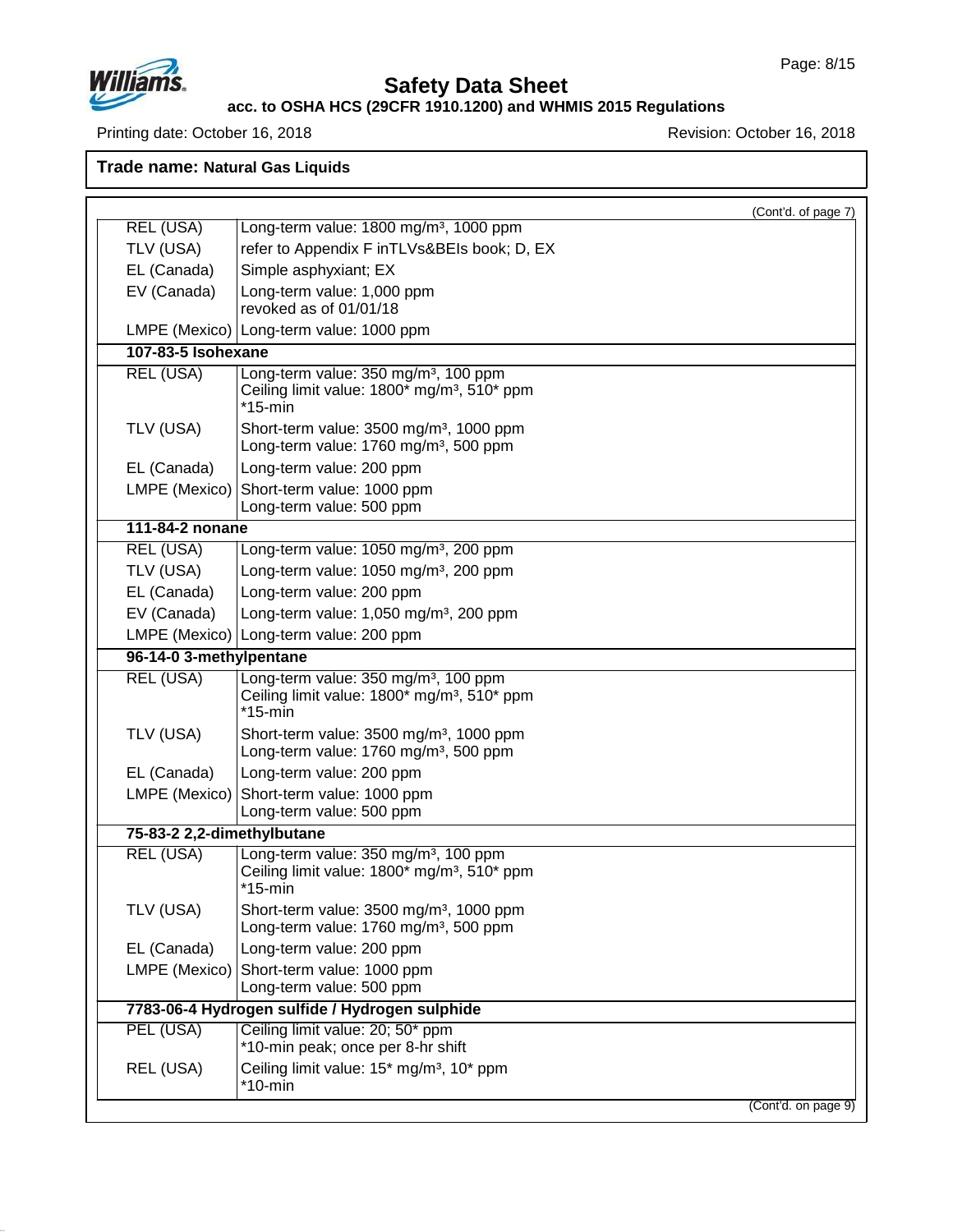

### **acc. to OSHA HCS (29CFR 1910.1200) and WHMIS 2015 Regulations**

Printing date: October 16, 2018 Revision: October 16, 2018

**Trade name: Natural Gas Liquids** (Cont'd. of page 8) TLV (USA) Short-term value: 7 mg/m<sup>3</sup>, 5 ppm Long-term value:  $1.4 \text{ mg/m}^3$ , 1 ppm EL (Canada) Ceiling limit value: 10 ppm EV (Canada) Short-term value: 15 ppm Long-term value: 10 ppm LMPE (Mexico) Short-term value: 5 ppm Long-term value: 1 ppm · **Ingredients with biological limit values: 110-54-3 n-hexane**  $BEI (USA)$  0.4 mg/L Medium: urine Time: end of shift at end of workweek Parameter: 2.5-Hexanedione without hydrolysis · **Exposure controls** · **General protective and hygienic measures:** The usual precautionary measures for handling chemicals should be followed. Keep away from foodstuffs, beverages and feed. Immediately remove all soiled and contaminated clothing. Wash hands before breaks and at the end of work. Store protective clothing separately. Avoid contact with the eyes and skin. · **Engineering controls:** Provide adequate ventilation. · **Breathing equipment:** Self-contained respiratory protective device should be used in case of large spills or leaks. · **Protection of hands:** Protective gloves The glove material has to be impermeable and resistant to the product. · **Eye protection:** Safety glasses Follow relevant national guidelines concerning the use of protective eyewear. · **Body protection:** Wear appropriate protective clothing. · **Limitation and supervision of exposure into the environment** No relevant information available. · **Risk management measures** No relevant information available.

**9 Physical and chemical properties**

47.0.13

(Cont'd. on page 10)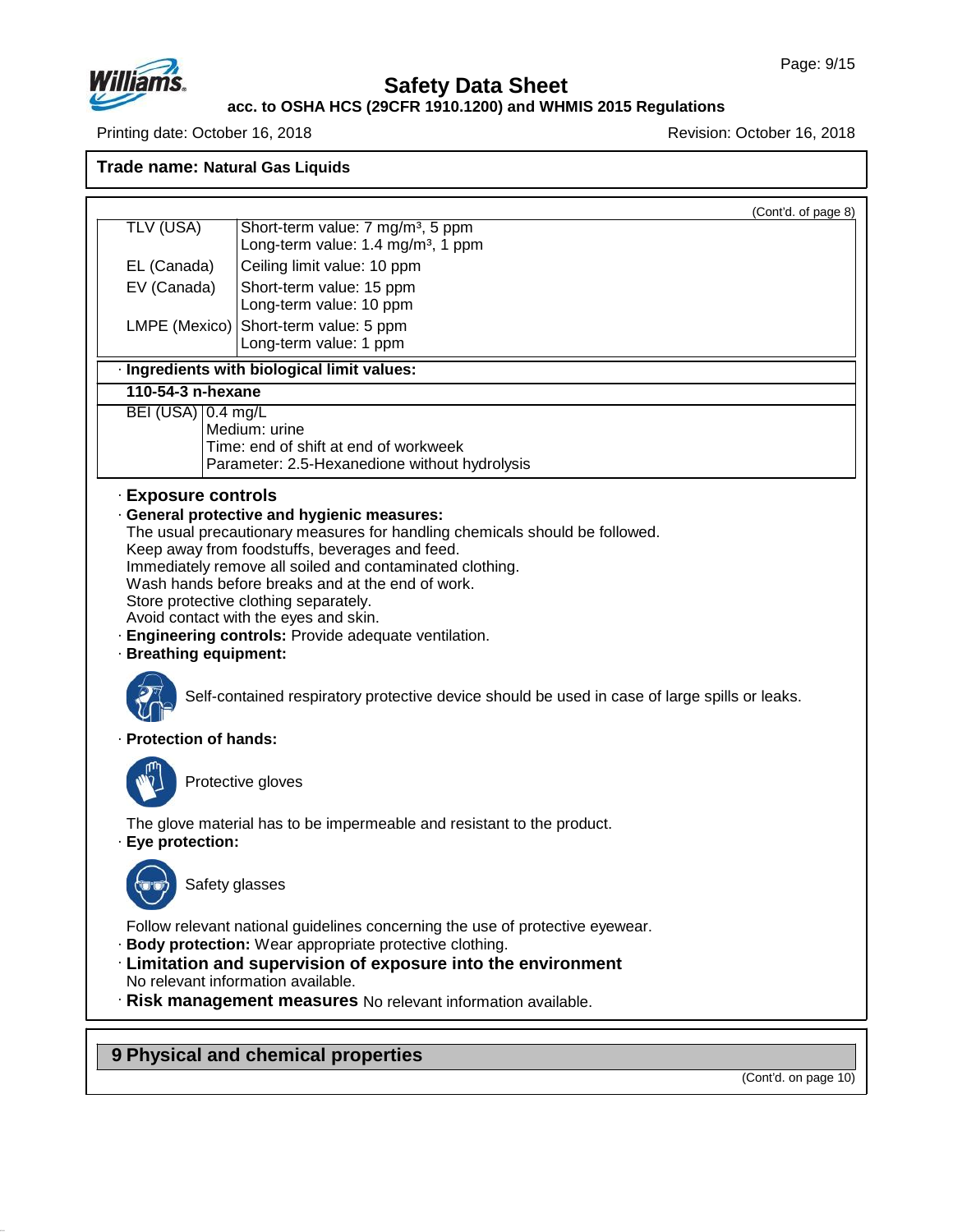

**acc. to OSHA HCS (29CFR 1910.1200) and WHMIS 2015 Regulations**

Printing date: October 16, 2018 **Printing date: October 16, 2018** 

**Trade name: Natural Gas Liquids**

|                                                                                                                                                                       | (Cont'd. of page 9)                                                                                                                               |
|-----------------------------------------------------------------------------------------------------------------------------------------------------------------------|---------------------------------------------------------------------------------------------------------------------------------------------------|
| · Information on basic physical and chemical properties                                                                                                               |                                                                                                                                                   |
| · Appearance:<br>Form:<br>Color:<br>· Odor:<br>· Odor threshold:                                                                                                      | Liquefied gas<br>Colorless<br>Gasoline-like or natural gas odor. May contain hydrogen sulfide,<br>which has a rotten egg odor.<br>Not determined. |
| · pH-value:<br>· Melting point/Melting range:<br>· Boiling point/Boiling range:                                                                                       | Not determined.<br>Not determined.<br>Not determined.                                                                                             |
| · Flash point:                                                                                                                                                        | -73 °C (-99.4 °F)                                                                                                                                 |
| · Flammability (solid, gaseous):                                                                                                                                      | Not applicable.                                                                                                                                   |
| · Auto-ignition temperature:                                                                                                                                          | Not determined.                                                                                                                                   |
| · Decomposition temperature:                                                                                                                                          | Not determined.                                                                                                                                   |
| Danger of explosion:                                                                                                                                                  | Product is not explosive. However, formation of explosive air/<br>vapor mixtures are possible.                                                    |
| · Explosion limits<br>Lower:<br>Upper:<br>Oxidizing properties:                                                                                                       | Not determined.<br>Not determined.<br>Not determined.                                                                                             |
| · Vapor pressure at 37.8 °C (100 °F):                                                                                                                                 | 7757-10343 mmHg (150-200 psia)                                                                                                                    |
| $\cdot$ Density at 20 °C (68 °F):<br>· Relative density:<br>· Vapor density:<br>$\cdot$ Relative vapor density at 20 °C (68 °F): > 1 (air = 1)<br>· Evaporation rate: | 0.5-0.7 g/cm <sup>3</sup> (4.17-5.84 lbs/gal) (Estimated Range)<br>Not determined.<br>Not determined.<br>Not determined.                          |
| · Solubility in / Miscibility with<br>Water:                                                                                                                          | Not miscible or difficult to mix.                                                                                                                 |
| · Partition coefficient (n-octanol/water): Not determined.                                                                                                            |                                                                                                                                                   |
| · Viscosity<br>Dynamic:<br>Kinematic:<br>Other information                                                                                                            | Not determined.<br>Not determined.<br>No relevant information available.                                                                          |

## **10 Stability and reactivity**

47.0.13

· **Reactivity:** No data available for self-reactivity.

· **Chemical stability:** Stable under normal temperatures and pressures.

· **Thermal decomposition / conditions to be avoided:**

No decomposition if used and stored according to specifications.

· **Possibility of hazardous reactions**

(Cont'd. on page 11)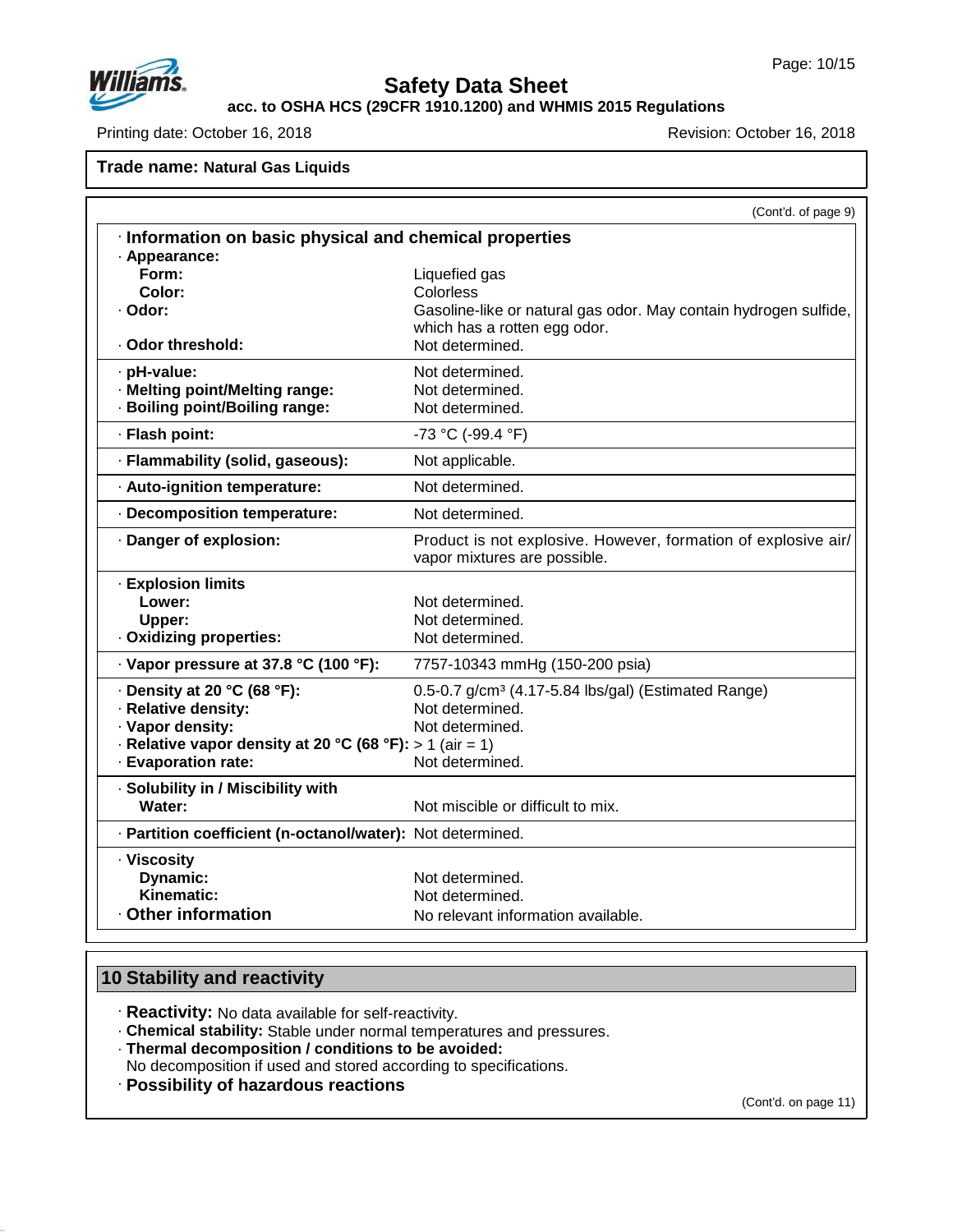

### **acc. to OSHA HCS (29CFR 1910.1200) and WHMIS 2015 Regulations**

Printing date: October 16, 2018 Revision: October 16, 2018

### **Trade name: Natural Gas Liquids**

(Cont'd. of page 10)

Highly flammable liquid and vapor. Reacts with oxidizing agents. Used empty containers may contain product gases which form explosive mixtures with air. Can form explosive mixtures in air if heated above flash point and/or when sprayed or atomized. Hazardous gases may be released if heated above the decomposition point.

· **Conditions to avoid** Excessive heat.

Keep ignition sources away - Do not smoke.

- · **Incompatible materials** Oxidizers
- · **Hazardous decomposition products** Under fire conditions only: Carbon monoxide and carbon dioxide

### **11 Toxicological information**

### · **Information on toxicological effects**

· **Acute toxicity:** Based on available data, the classification criteria are not met.

### · **LD/LC50 values that are relevant for classification:**

### **7783-06-4 Hydrogen sulfide / Hydrogen sulphide**

Inhalative LC50/4h 444 ppm (rat)

 $LC50/4h$  621 mg/m3 (rat)

### **71-43-2 benzene**

Oral LD50 4,894 mg/kg (rat) Inhalative LC50/4h 9,980 mg/l (mouse)

### · **Primary irritant effect:**

- · **On the skin:** Irritant to skin and mucous membranes.
- · **On the eye:** Based on available data, the classification criteria are not met.
- · **Sensitization:** Based on available data, the classification criteria are not met.

### · **IARC (International Agency for Research on Cancer):**

71-43-2 benzene 1

· **NTP (National Toxicology Program):**

71-43-2 benzene K

### · **OSHA-Ca (Occupational Safety & Health Administration):**

71-43-2 benzene

#### · **Probable route(s) of exposure:**

Ingestion.

Inhalation.

47.0.13

Eye contact.

Skin contact.

- · **Germ cell mutagenicity:** Based on available data, the classification criteria are not met.
- · **Carcinogenicity:** May cause cancer.
- · **Reproductive toxicity:** Suspected of damaging fertility or the unborn child.
- · **STOT-single exposure:** May cause drowsiness ordizziness.
- · **STOT-repeated exposure:** Based on available data, the classification criteria are not met.
- · **Aspiration hazard:** May be fatal if swallowed and enters airways.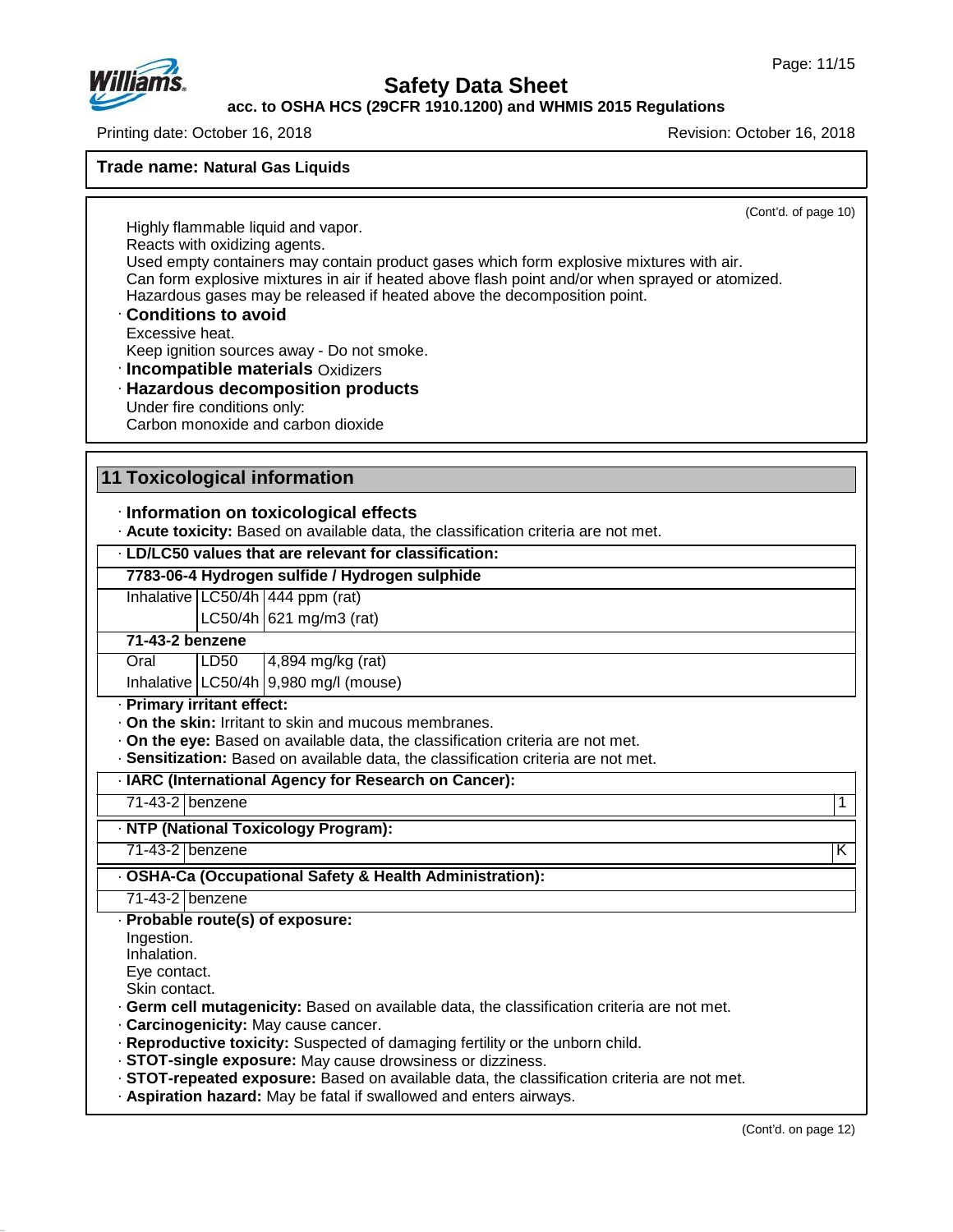

**acc. to OSHA HCS (29CFR 1910.1200) and WHMIS 2015 Regulations**

Printing date: October 16, 2018 Revision: October 16, 2018

### **Trade name: Natural Gas Liquids**

(Cont'd. of page 11)

### **12 Ecological information**

- · **Toxicity**
- · **Aquatic toxicity** Toxic to aquatic life with long lasting effects.
- · **Persistence and degradability** No relevant information available.
- · **Bioaccumulative potential:** No relevant information available.
- · **Mobility in soil:** No relevant information available.
- · **Additional ecological information**
- · **General notes:**

Do not allow product to reach ground water, water course or sewage system, even in small quantities. Danger to drinking water if even extremely small quantities leak into the ground.

Due to available data on eliminability/decomposition and bioaccumulation potential prolonged term damage of the environment can not be excluded.

#### · **Results of PBT and vPvB assessment**

- · **PBT:** Not applicable.
- · **vPvB:** Not applicable.
- · **Other adverse effects** No relevant information available.

### **13 Disposal considerations**

### · **Waste treatment methods**

#### · **Recommendation:**

47.0.13

Contact waste processors for recycling information.

The user of this material has the responsibility to dispose of unused material, residues and containers in compliance with all relevant local, state and federal laws and regulations regarding treatment, storage and disposal for hazardous and nonhazardous wastes.

### · **Uncleaned packagings**

· **Recommendation:** Disposal must be made according to official regulations.

| · DOT, ADR, IMDG, IATA          | UN1965 or UN3295                                                                                                                                                                                               |
|---------------------------------|----------------------------------------------------------------------------------------------------------------------------------------------------------------------------------------------------------------|
| $\cdot$ UN proper shipping name |                                                                                                                                                                                                                |
| · DOT, IATA<br>· ADR, IMDG      | Hydrocarbon gas mixture, liquefied, n.o.s. (Propane,<br>Butane)<br>or<br>Hydrocarbons, liquid, n.o.s.<br>HYDROCARBON GAS MIXTURE, LIQUEFIED, N.O.S.<br>(PROPANE, BUTANE)<br>or<br>HYDROCARBONS, LIQUID, N.O.S. |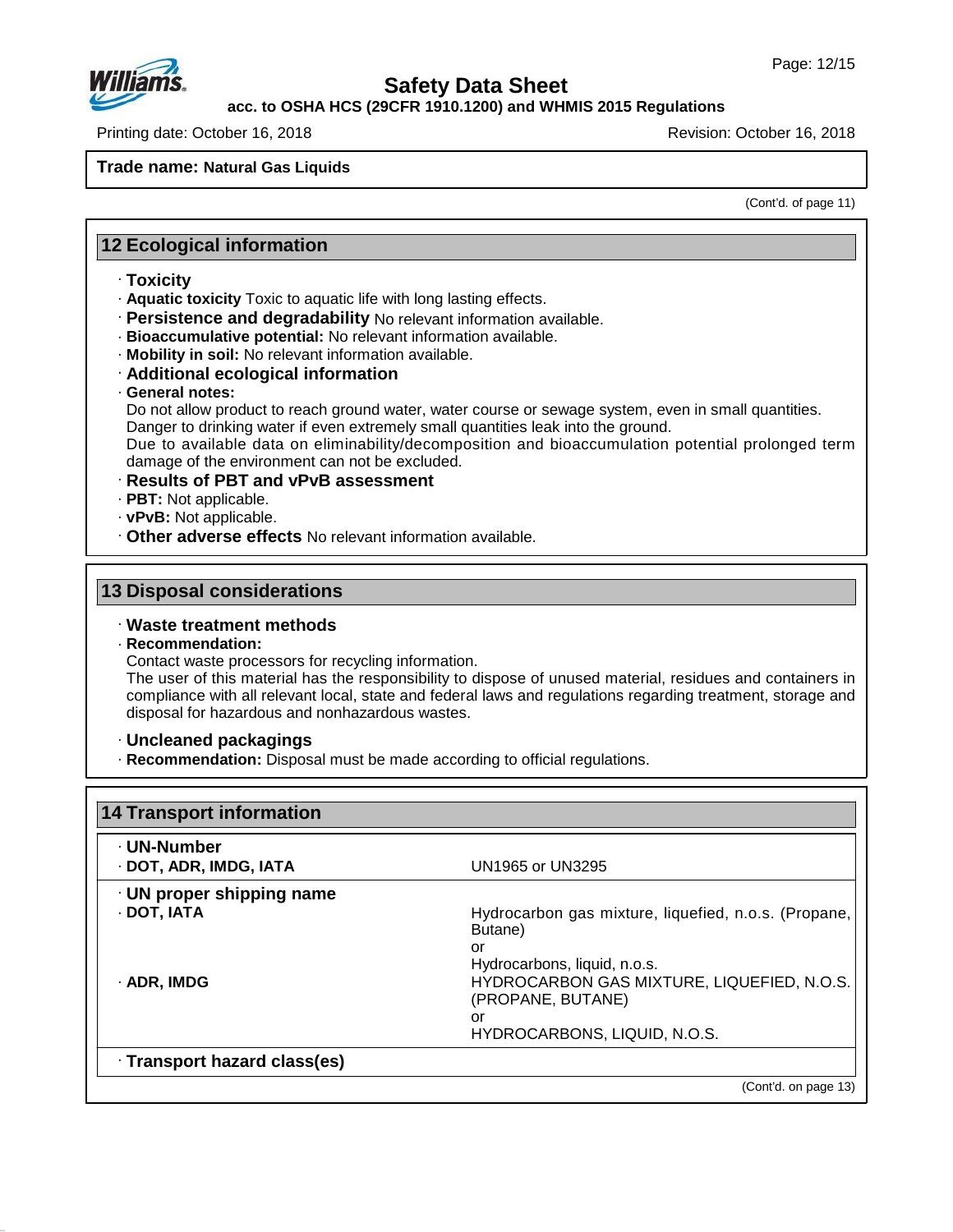

## **acc. to OSHA HCS (29CFR 1910.1200) and WHMIS 2015 Regulations**

Printing date: October 16, 2018 Revision: October 16, 2018

**Trade name: Natural Gas Liquids** (Cont'd. of page 12) · **DOT** · **Class** 2.1 or 3 · **Label** 2.1 or 3 · **ADR** · **Class** 2.1 2F or 3 F1 · **Label** 2.1 or 3 · **IMDG, IATA** · **Class** 2.1 or 3 · **Label** 2.1 or 3 · **Packing group None (gas) or I (BP < 35 °C) or II (BP >35 °C)** · **Environmental hazards** Product contains environmentally hazardous substances: Heptane · **Marine pollutant:** Yes · **Special precautions for user** Warning: Flammable liquids or gases · **Danger code (Kemler):** 21 or 33 · **EMS Number:** F-D, S- · **Transport in bulk according to Annex II of MARPOL73/78** and the IBC Code Not applicable.

## **15 Regulatory information**

· **Safety, health and environmental regulations/legislation specific for the substance or mixture**

· **United States (USA)**

· **SARA**

47.0.13

· **Section 302 (extremely hazardous substances):**

Substance is not listed.

(Cont'd. on page 14)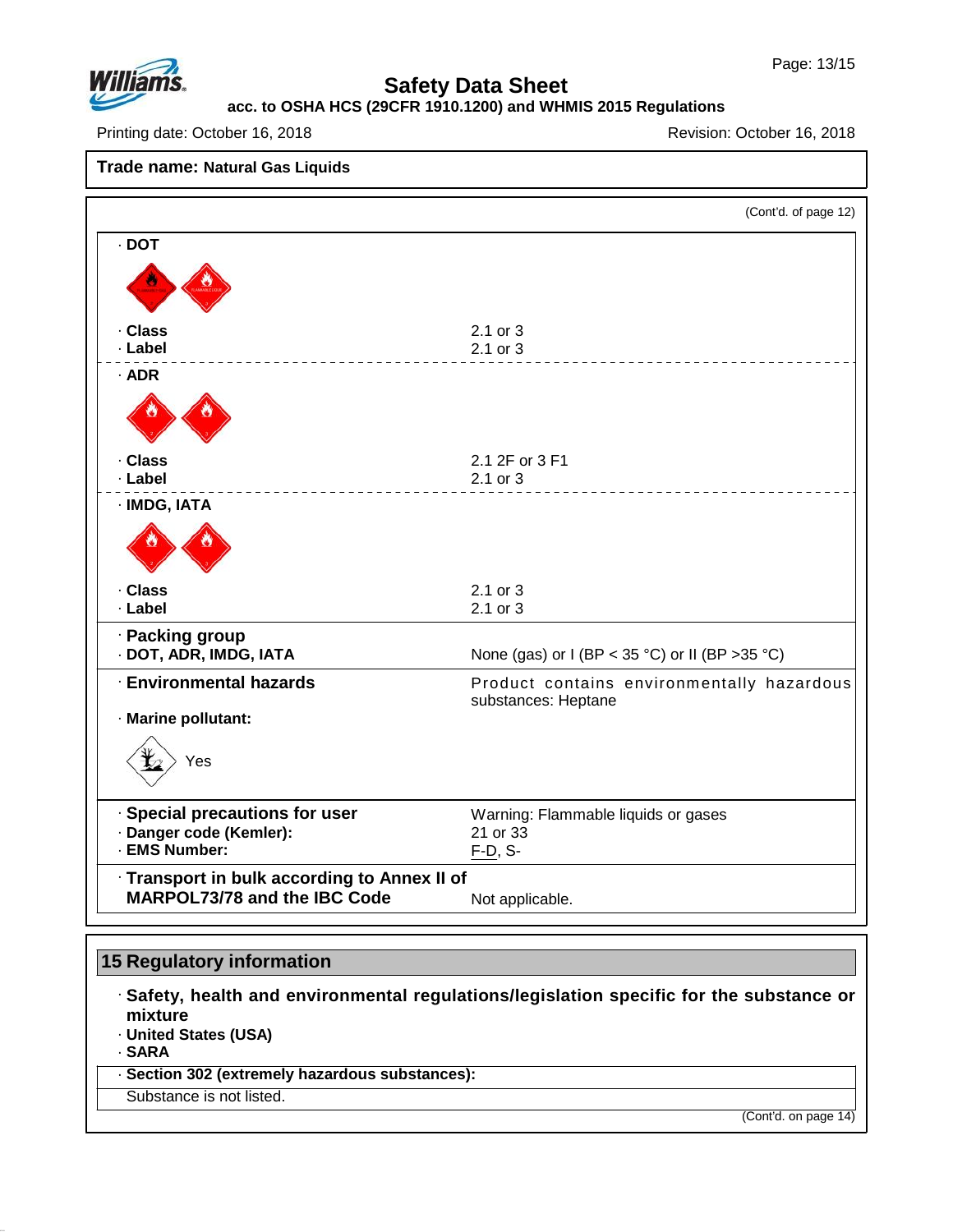

### **acc. to OSHA HCS (29CFR 1910.1200) and WHMIS 2015 Regulations**

Printing date: October 16, 2018 **Printing date: October 16, 2018** Revision: October 16, 2018

**Trade name: Natural Gas Liquids**

|                                                                     | (Cont'd. of page 13) |
|---------------------------------------------------------------------|----------------------|
| Section 355 (extremely hazardous substances):                       |                      |
| 7783-06-4 Hydrogen sulfide / Hydrogen sulphide                      |                      |
| Section 313 (Specific toxic chemical listings):                     |                      |
| 110-54-3   n-hexane                                                 |                      |
| · TSCA (Toxic Substances Control Act)                               |                      |
| Substance is listed.                                                |                      |
| · Proposition 65 (California)                                       |                      |
| Chemicals known to cause cancer:                                    |                      |
| 71-43-2 benzene                                                     |                      |
| Chemicals known to cause developmental toxicity for females:        |                      |
| Substance is not listed.                                            |                      |
| Chemicals known to cause developmental toxicity for males:          |                      |
| 110-54-3 n-hexane                                                   |                      |
| 71-43-2 benzene                                                     |                      |
| Chemicals known to cause developmental toxicity:                    |                      |
| 71-43-2 benzene                                                     |                      |
| · EPA (Environmental Protection Agency):                            |                      |
| 110-54-3 n-hexane                                                   | Ш                    |
| 7783-06-4 Hydrogen sulfide / Hydrogen sulphide                      |                      |
| · IARC (International Agency for Research on Cancer):               |                      |
| $71-43-2$ benzene                                                   | 1                    |
| · Canadian Domestic Substances List (DSL) (Substances not listed.): |                      |
| Substance is listed.                                                |                      |

## **16 Other information**

47.0.13

This information is based on our present knowledge. However, this shall not constitute a guarantee for any specific product features and shall not establish a legally valid contractual relationship.

### · **Abbreviations and acronyms:**

ADR: European Agreement concerning the International Carriage of Dangerous Goods by Road IMDG: International Maritime Code for Dangerous Goods DOT: US Department of Transportation IATA: International Air Transport Association CAS: Chemical Abstracts Service (division of the American Chemical Society) LC50: Lethal concentration, 50 percent LD50: Lethal dose, 50 percent PBT: Persistant, Bio-accumulable, Toxic vPvB: very Persistent and very Bioaccumulative OSHA: Occupational Safety & Health Administration Flam. Gas 1: Flammable gases – Category 1 Press. Gas: Gases under pressure – Compressed gas Press. Gas: Gases under pressure – Dissolved gas Flam. Liq. 1: Flammable liquids – Category 1 Flam. Liq. 2: Flammable liquids – Category 2 Flam. Liq. 3: Flammable liquids – Category 3 Acute Tox. 2: Acute toxicity – Category 2 Skin Irrit. 2: Skin corrosion/irritation – Category 2

(Cont'd. on page 15)